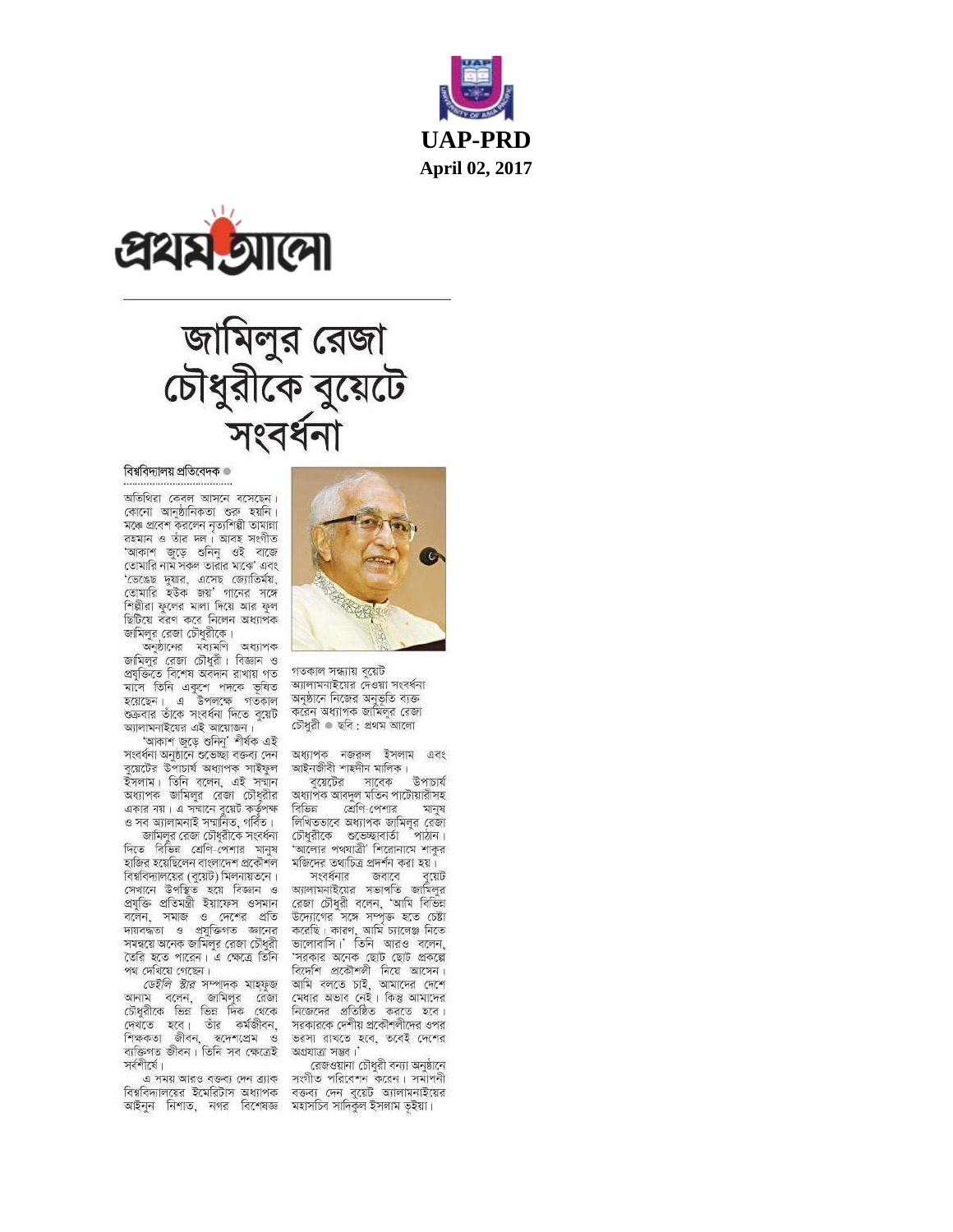

<http://epaper.prothom-alo.com/view/dhaka/2017-04-01/16>



ড. জামিলুর রেজার সংবর্ধনা অনুষ্ঠানে বক্তারা তিনি বহু গুণে গুণান্বিত একজন মানুষ বিশ্ববিদ্যালয় রিপোর্টার০১ এপ্রিল, ২০১৭ ইং



অধ্যাপক ড. জামিলুর রেজা চৌধুরী বহু গুণে গুণান্বিত একজন মানুষ। তিনি দেশের প্রতি ভালোবাসা ও প্রযুক্তিগত জ্ঞানের সমন্বয়ে কাজ করে যাচ্ছেন। গতকাল শুক্রবার বুয়েটের কেন্দ্রীয় অডিটরিয়ামে বিশিষ্ট শিক্ষাবিদ, গবেষক এবং বিজ্ঞান ও প্রযুক্তি বিশেষজ্ঞ অধ্যাপক ড. জামিলুর রেজা চৌধুরীর একুশে পদক-২০১৭ প্রাপ্তি উপলক্ষে আয়োজিত সংবর্ধনা অনুষ্ঠানে বক্তারা এসব কথা বলেন। বুয়েট অ্যালামনাই এই অনুষ্ঠানের আয়োজন করে। অনুষ্ঠানে অধ্যাপক জামিলুর রেজা চৌধুরীর কর্মময় জীবন নিয়ে শাকুর মজিদ নির্মিত তথ্যচিত্র 'আলোর পথযাত্রী' প্রদর্শিত হয।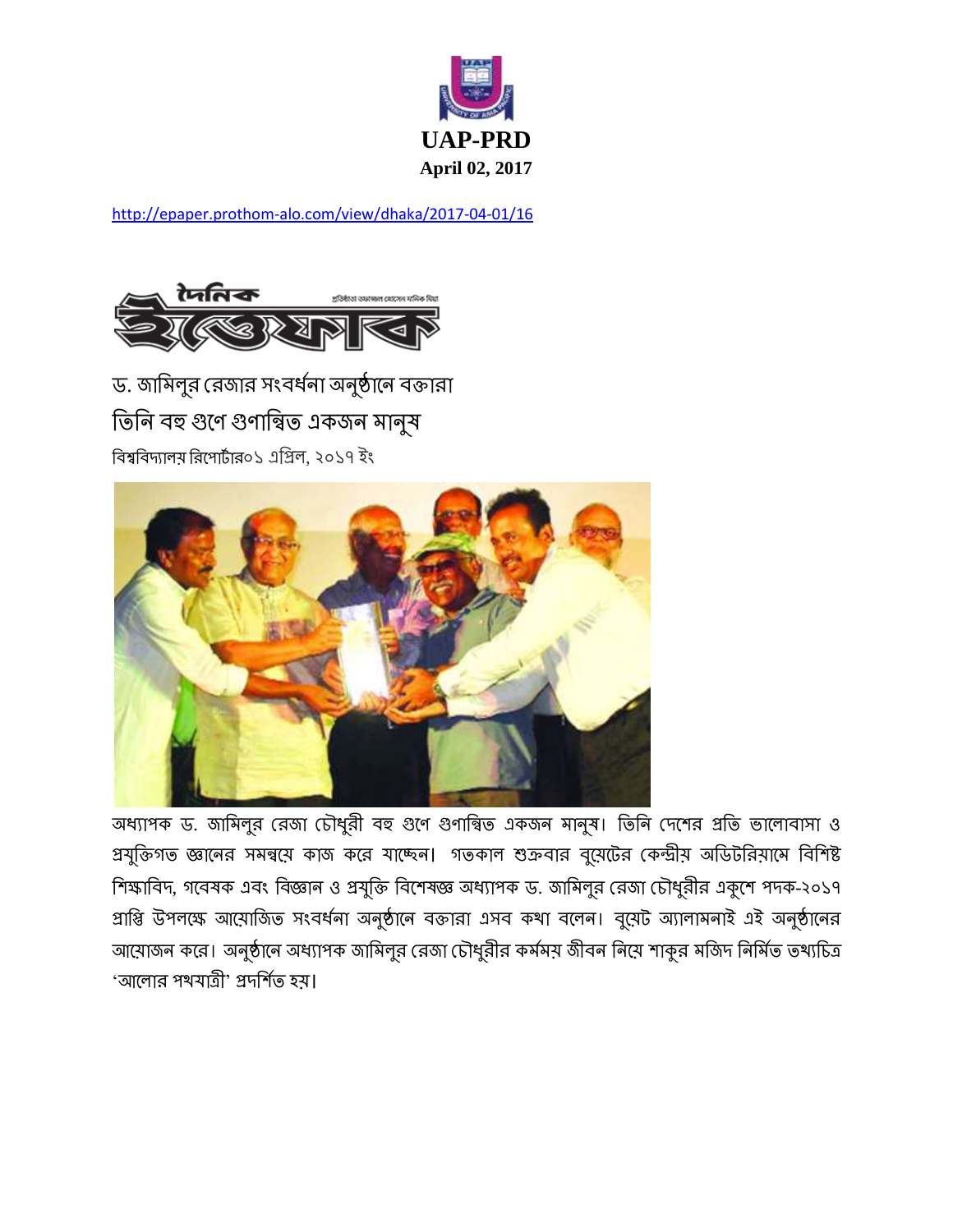

অনুষ্ঠানে বক্তব্য দেন বিজ্ঞান ও প্রযুক্তিমন্ত্রী ইয়াফেস ওসমান, বুয়েটের উপাচার্য ও বুয়েট অ্যালামনাইয়ের প্রধান গৃষ্ঠপোষক অধ্যাপক সাইফুল ইসলাম, ইংরেজি দৈনিক ডেইলি স্টারের সম্পাদক মাহফুজ আনাম, অ্যাডভোকেট শাহদীন মালিক, অধ্যাপক নজরুল ইসলাম প্রমুখ।

<http://www.ittefaq.com.bd/print-edition/city/2017/04/01/186157.html>



## **BUET Alumni to accord reception to Prof Jamilur**

**Metro Desk** 31st March, 2017 12:41:34

Bangladesh University of Engineering and Technology Alumni (BUETA) will accord a reception tomorrow to its president Prof. Dr.

Jamilur Reza Choudhury for getting 'Ekushey Padak-2017'.

A prominent educationist, researcher and civil engineer, Dr. Jamilur Reza got the prestigious award for his outstanding contribution to country's science and technology, says a press release. The reception will be held at BUET Central Auditorium in the city in the afternoon. BUET Vice-Chancellor and BUETA Chief Patron Professor Dr. Saiful Islam will deliver the welcome speech at the function, said a BUET release here today.

<http://www.daily-sun.com/post/216050/BUET-Alumni-toaccord-receptionto-Prof-Jamilur>



### **[BUET Alumni accords reception to Prof Jamilur](http://www.observerbd.com/details.php?id=66407)**

Bangladesh University of Engineering and Technology Alumni (BUETA) accorded a reception yesterday to its president Prof. Dr. Jamilur Reza Choudhury for getting 'Ekushey Padak-2017'. A prominent educationist, researcher and civil engineer, Dr. Jamilur Reza got the prestigious award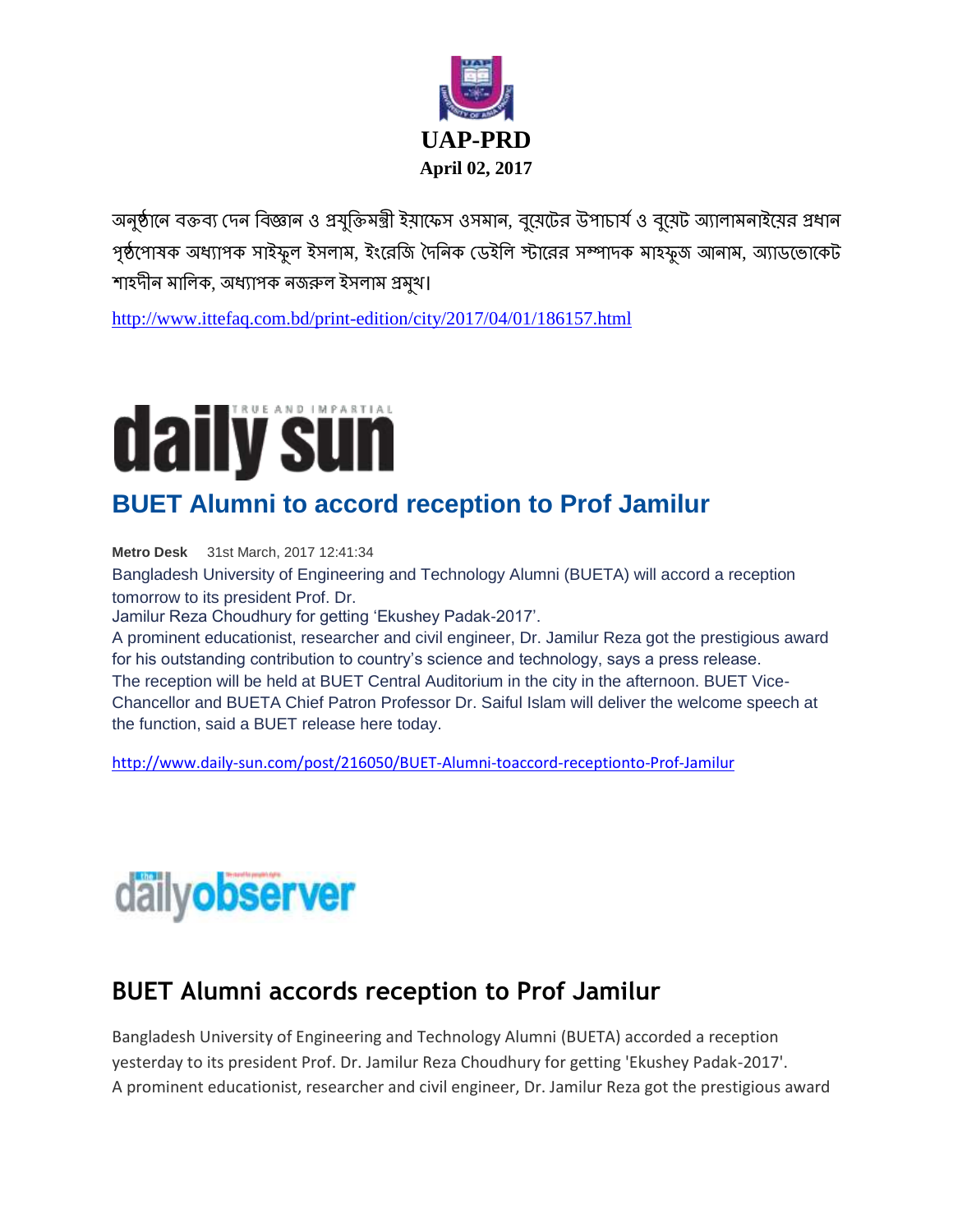

for his outstanding contribution to country's science and technology. The reception was held at BUET Central Auditorium in the city in the afternoon. BUET Vice-Chancellor and BUETA Chief Patron Professor Dr. Saiful Islam delivered the welcome speech at the function, said a BUET release. - See more at:

<http://www.observerbd.com/details.php?id=66407#sthash.hxR4fdGc.dpuf>



## BUET Alumni to accord reception to Ekushey Padak winner Prof Jamilur

DHAKA, March 30, 2017 (BSS) - Bangladesh University of Engineering and Technology Alumni (BUETA) will accord a reception tomorrow to its president Prof. Dr. Jamilur Reza Choudhury for getting 'Ekushey Padak-2017'.

A prominent educationist, researcher and civil engineer, Dr. Jamilur Reza got the prestigious award for his outstanding contribution to country's science and technology.

The reception will be held at BUET Central Auditorium in the city in the afternoon. BUET Vice-Chancellor and BUETA Chief Patron Professor Dr. Saiful Islam will deliver the welcome speech at the function, said a BUET release here today.

Mahfuz Anam, Advocate Shahdeen Malik, Professor Iqbal Mahmud and Engineer Khondoker Mosharraf Hossain will address the function, among others.

A documentary on Jamilur Raze's life and works made by Shakur Majid will be screened in the function. Later, there will be a cultural function on this occasion.

<http://www.bssnews.net/newsDetails.php?cat=10&id=653294&date=2017-03-30>